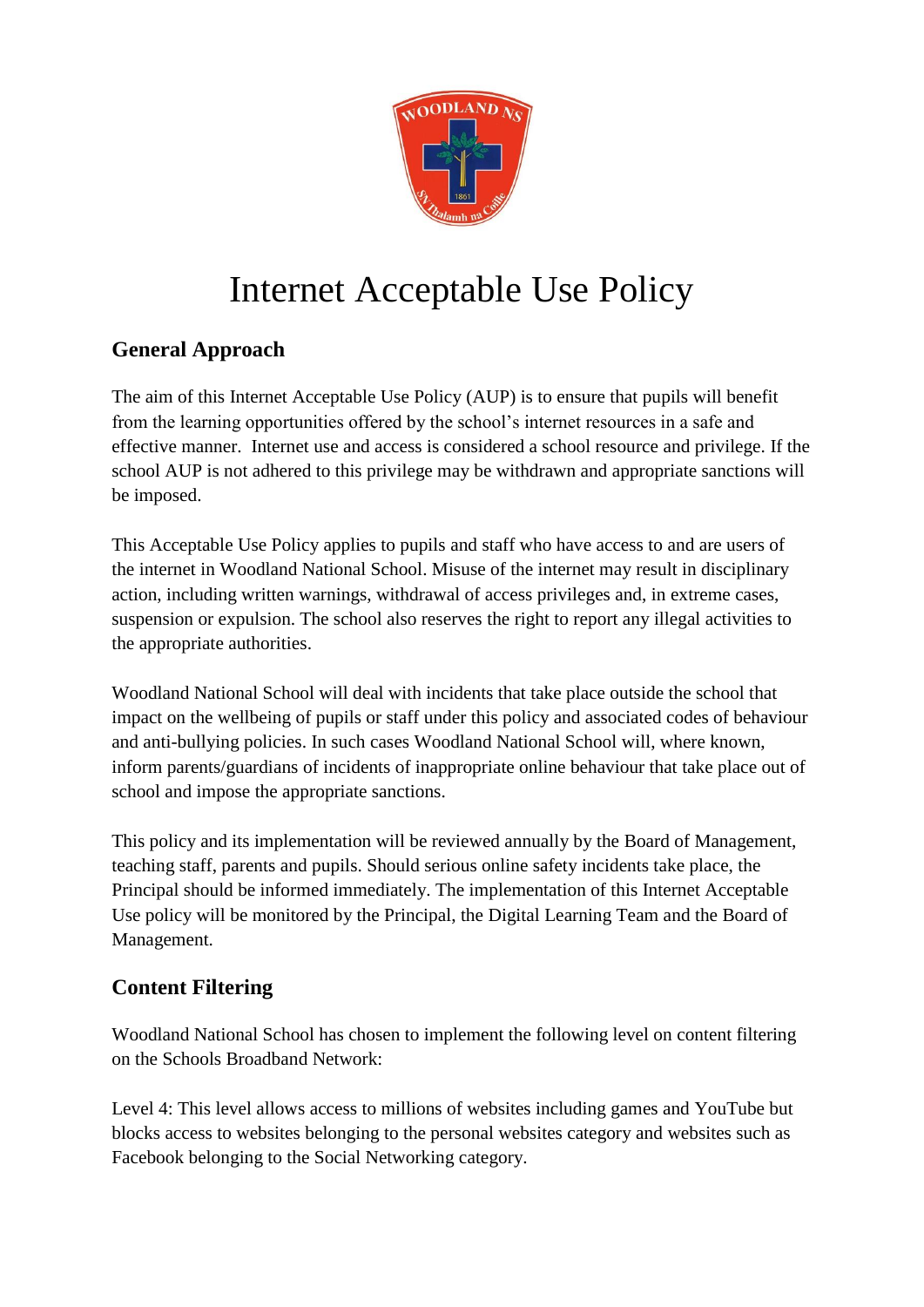Pupils taking steps to by-pass the content filter by using proxy sites or other means may be subject to disciplinary action, including written warnings, withdrawal of access privileges, detention and, in extreme cases, suspension or expulsion.

## **Web Browsing and Downloading**

Pupils will not intentionally visit internet sites that contain obscene, illegal, hateful or otherwise objectionable materials.

Pupils will report accidental accessing of inappropriate materials in the classroom to their teacher.

Pupils will report accidental accessing of inappropriate materials in school but outside the classroom to their teacher.

Pupils and staff will not copy information from the internet without acknowledging the creator and referencing the source of the content.

Pupils and staff will be aware that any usage, including distributing or receiving information, school-related or personal, may be monitored for unusual activity, security and/or network management reasons.

Pupils will use the school's internet connection only for educational and career development activities.

Pupils will not engage in online activities such as uploading or downloading large files that result in heavy network traffic which impairs the service for other internet users.

Pupils will not download or view any material that is illegal, obscene, and defamatory or that is intended to annoy or intimidate another person. Downloading by pupils of materials or images not relevant to their studies is not allowed.

# **Email and Messaging**

The use of personal email accounts is not allowed at Woodland National School.

Pupils should not under any circumstances share their email account login details with other pupils.

Pupils will not send any material that is illegal, obscene, and defamatory or that is intended to annoy or intimidate another person.

Pupils should immediately report the receipt of any communication that makes them feel uncomfortable, is offensive, discriminatory, threatening or bullying in nature and must not respond to any such communication.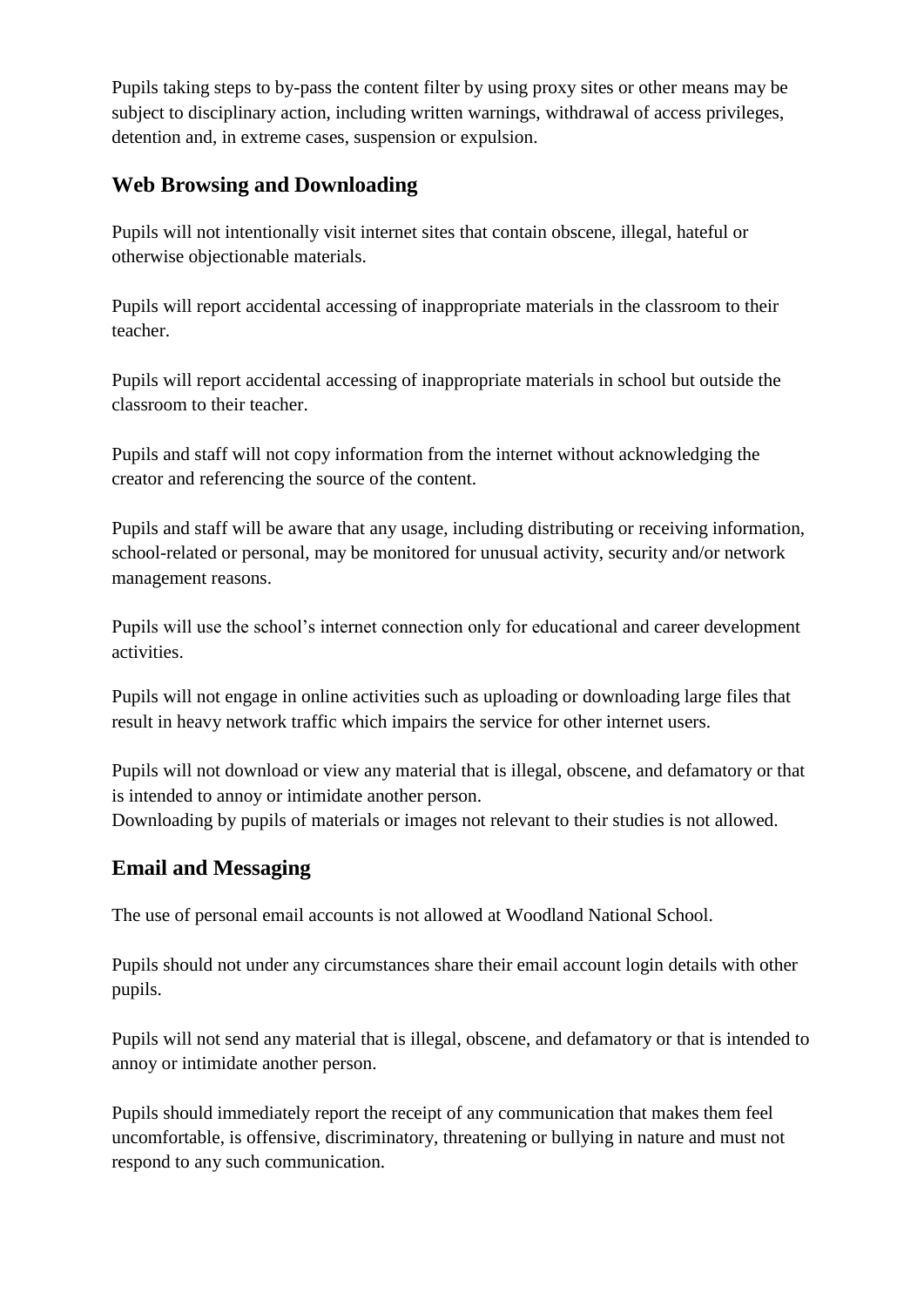Pupils should avoid opening emails that appear suspicious. If in doubt, pupils should ask their teacher before opening emails from unknown senders.

## **Social Media**

The following statements apply to the use of messaging, blogging and video streaming services in Woodland National School:

Use of instant messaging services and apps including Snapchat, G Chat etc. is not allowed in Woodland National School.

Use of blogs such as Word Press, etc. is is not allowed in Woodland National School. Use of video streaming sites such as YouTube and Vimeo etc. is allowed only with express permission from teaching staff.

Staff and pupils must not use social media and the internet in any way to harass, insult, abuse or defame pupils, their family members, staff, other members of the Woodland National School community

Staff and pupils must not discuss personal information about pupils, staff and other members of the Woodland National School community on social media.

Staff and pupils must not use school email addresses for setting up personal social media accounts or to communicate through such media.

Staff and pupils must not engage in activities involving social media which might bring Woodland National School into disrepute.

Staff and pupils must not represent your personal views as those of bring Woodland National School on any social medium.

## **Personal Devices**

The following statements apply to the use of internet-enabled devices such as tablets, gaming devices, and digital music players in Woodland National School:

Pupils are not allowed to bring personal internet-enabled devices into Woodland National School.

## **Images & Video**

Care should be taken when taking photographic or video images that pupils are appropriately dressed and are not participating in activities that might bring the individuals or the school into disrepute.

At Woodland National School pupils must not take, use, share, publish or distribute images or videos of others without their permission.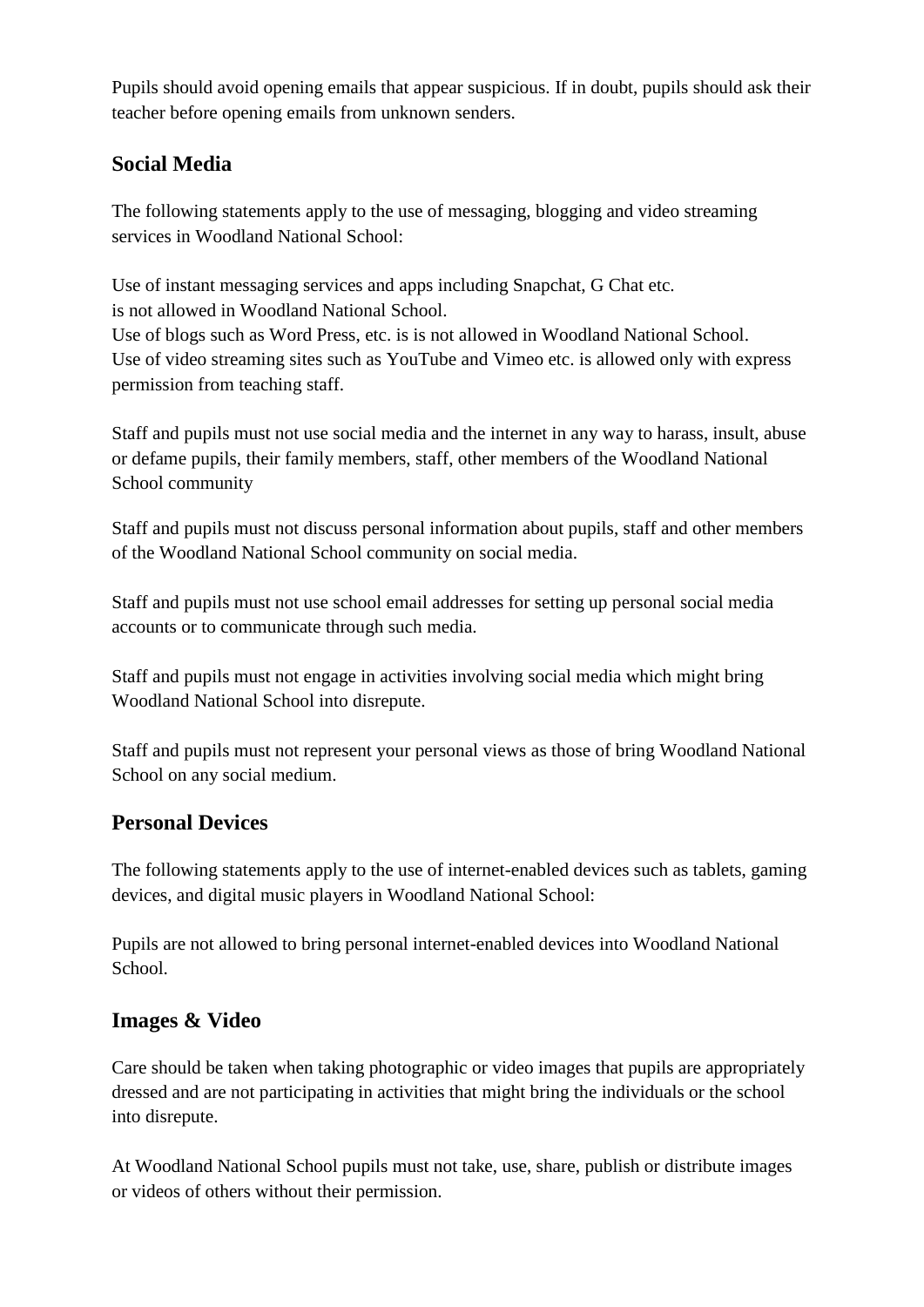While engaging in online sessions at Woodland National School or at home during periods of remote learning pupils must not take, use, share, publish or distribute images or videos of others without their permission.

Taking photos or videos on school grounds or when participating in school activities is not allowed under any circumstances.

Pupils must not share images, videos or other content online with the intention to harm another member of the school community regardless of whether this happens in school or outside.

Sharing explicit images and in particular explicit images of pupils and/or minors is an unacceptable and absolutely prohibited behaviour, with serious consequences and sanctions for those involved. Sharing explicit images of other pupils automatically incurs suspension as a sanction.

# **Cyberbullying**

When using the internet pupils, parents and staff are expected to treat others with respect at all times.

Engaging in online activities with the intention to harm, harass, or embarrass and another pupil or member of staff is an unacceptable and absolutely prohibited behaviour with serious consequences and sanctions for those involved.

Measures are taken by Woodland National School to ensure that staff and pupils are aware that bullying is defined as unwanted negative behaviour, verbal, psychological or physical, conducted by an individual or group against another person (or persons) and which is repeated over time. This definition includes cyber-bullying even when it happens outside the school or at night.

Isolated or once-off incidents of intentional negative behaviour, including a once-off offensive or hurtful text message or other private messaging, do not fall within the definition of bullying and will be dealt with, as appropriate, in accordance with the school's Code of Behaviour.

The prevention of cyber bullying is an integral part of the school's Anti-Bullying Policy.

## **School Website**

Pupils will be given the opportunity to publish projects, artwork or school work on the internet in accordance with clear policies and approval processes regarding the content that can be loaded to the school's website.